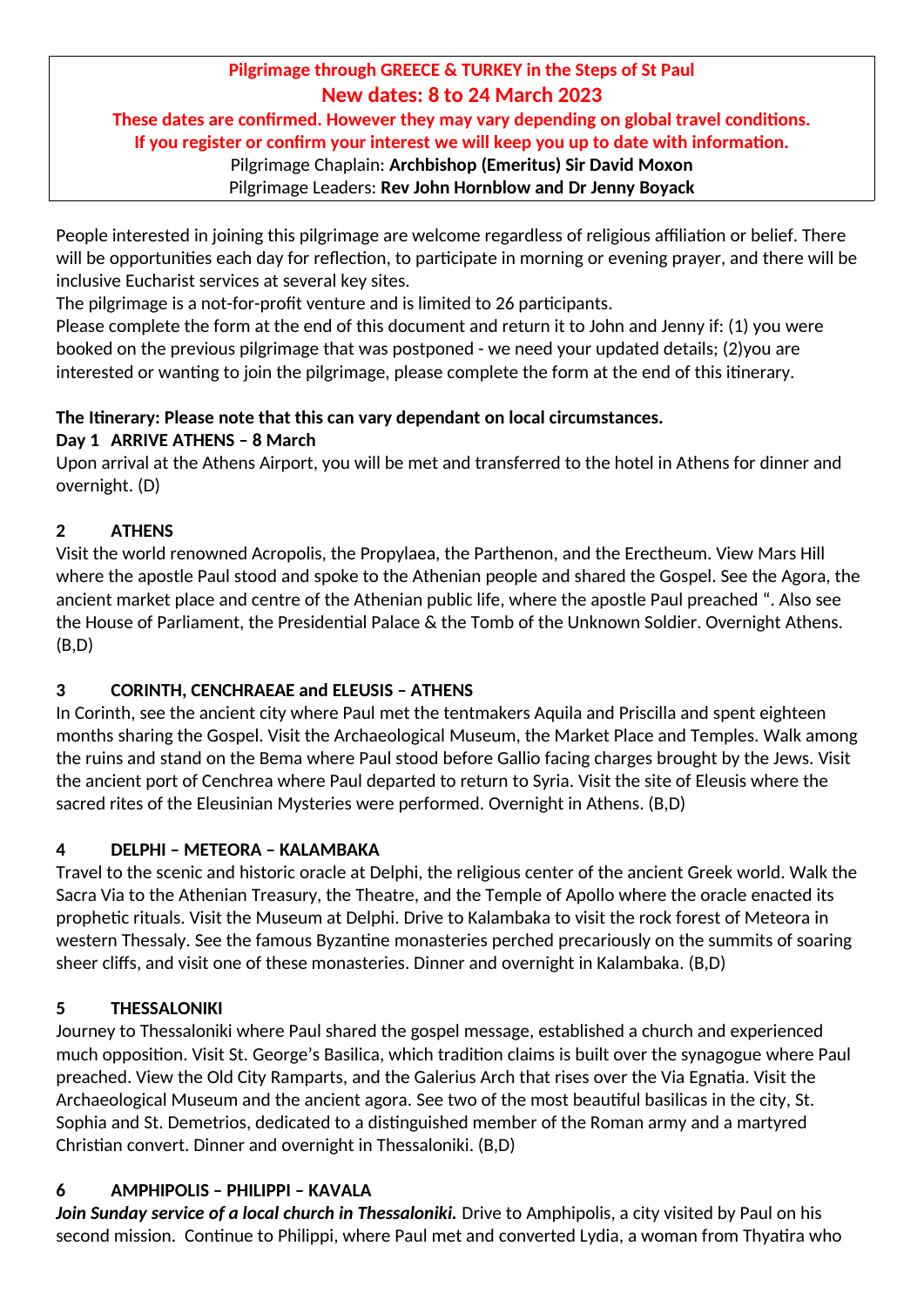sold purple garments. Lydia was the first Christian to be baptized on European soil. See the theatre, agora, latrines and several early Byzantine basilicas of the city. Also visit a cistern, which was thought to have served as a prison for the apostle Paul. Overnight in the Kavala area. (B,D)

# **7 TURKEY BORDER – DRIVE ISTANBUL**

Depart Kavala. Walk a portion of the Via Egnatia, the great Roman road traversed by Paul and Silas as they traveled from Neapolis to Philippi, Thesslonica and onward. Drive to the Greece-Turkey border. Transfer to your Turkish bus and guide, and continue to Istanbul (about 5 hours drive after the border) for dinner and overnight. Istanbul is the only city in the world spanning on two continents. Overnight in Istanbul. (B,D)

### **8 ISTANBUL**

Full day Istanbul tour; visit the Roman Hippodrome, and the Blue Mosque with its beautiful blue tiles. Visit the Hagia Sophia, the great basilica built by Constantine the Great and reconstructed by Justinian in the 6th century, one of the world's greatest architectural marvels and a designated World Heritage site. Visit the Istanbul Archaeological Museum. Return to the hotel for dinner and overnight. Evening slide show of the major Biblical sites in Turkey. (B,D)

### **9 DARDANELLES – ALEXANDER TROAS - ASSOS**

Drive to Çanakkale and visit the Dardanelles peninsula and Gallipoli: *Anzac Cove, Lone Pine, Chunk Bair.* Cross the Dardanelles Strait by car ferry. Proceed to Alexandrian Troas, the important port founded by Alexander the Great and visited by Paul here at least twice. Dinner and overnight in Assos. (B,D)

### **10 ASSOS – PERGAMON – BERGAMA**

A morning tour of Assos and then travel to Pergamon where we will visit the Acropolis. We will also visit the Red Basilica which was an Egyptian Temple later converted to a church, and the Asclepion, the ancient healing centre. Dinner and overnight in Bergama. (B,D)

### **11 BERGAMA – THYATIRA – SMYRNA – IZMIR**

Drive to Akhisar town to visit the remains of the Thyatira Church. Continue to Izmir to see the Smyrna Agora and its latest excavations. We will also visit the graffiti section which is closed to public. Dinner and overnight in Izmir. (B,D)

### **12 EPHESUS – IZMIR**

Visit the famous ancient city of Ephesus, with its spectacular Terrace Houses, Basilica of John, the Ephesus Archaeological Museum and the ancient Temple of Artemis, one of the Seven Wonders of the Ancient World. Dinner and overnight Izmir. (B,D)

# **13 SARDIS – PHILADELPHIA – PAMUKKALE**

*Join Sunday service of a local church in Izmir.* Drive to Sardis where the first coin of the world was invented. See the remains of another massive Artemis Temple. Continue to Hierapolis, a World Heritage site and site of the church mentioned in Colossians 4. Dinner and overnight at hotel in Pamukkale. (B,D)

# **14 HIERAPOLIS – LAODICEA – COLOSSAE – PAMUKKALE**

Morning tour of Hierapolis. See Philip's Tomb. Drive to nearby Laodicea to see the latest excavations. Then, drive to Colossae to see the unexcavated site. Return to Pamukkale for dinner and overnight. (B,D)

### **15 APHRODISIAS – PRIENE – MILETUS – KUSADASI**

Drive to Aphrodisias, the city of the Goddess of Love. See the well preserved stadium, the Odeon, the theatre and the agora. Continue to Miletus which, due to its four harbours and strategic location on the Aegean coast of Asia Minor, became one of the great cities of commerce in the ancient world. On the return leg of his third missionary journey, Paul stopped in Miletus and gave his poignant farewell speech to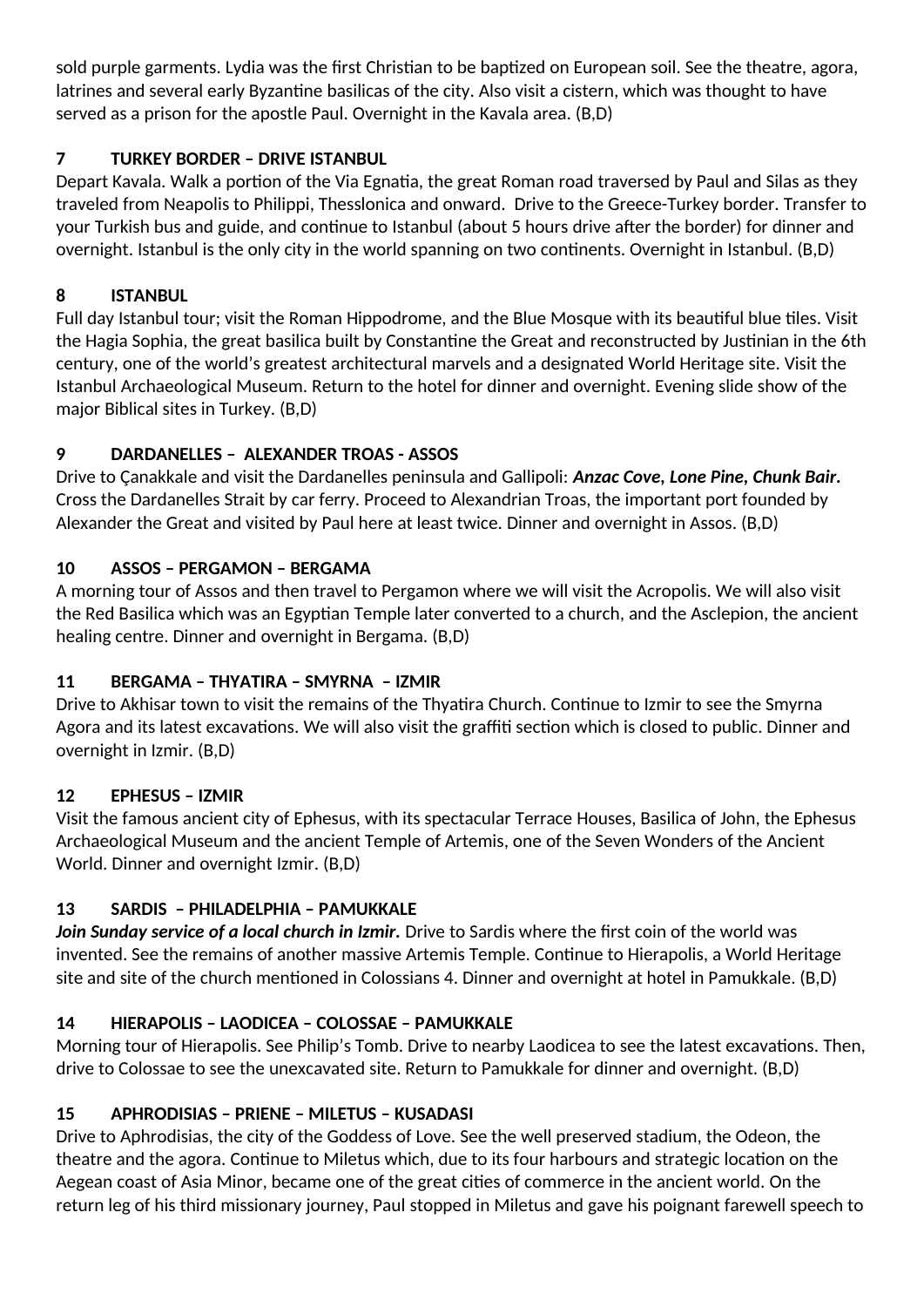the elders summoned from Ephesus. After Miletus, we will visit the nearby city of Priene located on a cliffside; and return to Kusadasi in the late afternoon. (B,D)

### **16 PATMOS – KUSADASI**

We will take the 06:30 am ferry to Patmos, arriving on Patmos at 11:00 am. Visit the Cave of Revelation and the Basilica of John. Return to Kusadasi at 7:00 pm. Dinner and overnight at the hotel in Kusadasi. (B,D)

### **17 End of Pilgrimage TRANSFER TO IZMIR AIRPORT (ADB)**

### **COST: this is the 2023 price.**

#### **Double room per person cost: US \$4,575 (or about NZ \$6596 at exchange rates at 17 March 2022)**

#### **Single supplement: US \$990 (NZ \$1427.00)**

#### **INCLUDING:**

- 3 Nights at 4 star Parthenon Hotel in Athens *or similar*
- 1 Night at 3 star Antoniadis Hotel in Kalambaka *or similar*
- 1 Night at 4 star Capsis Hotel in Thessaloniki *or similar*
- 1 Night at 3 star Galaxy Hotel in Kavala *or similar*
- 2 Nights at 5 star Movenpick Hotel in Istanbul *or similar*
- 1 Night at 4 star Kervansaray Hotel in Assos *or similar*
- 1 Night at 4 star Berksoy Hotel in Bergama *or similar*
- 2 Nights at 4 star Swiss Hotel in Izmir *or similar*
- 2 Nights at 5 star Doga Thermal Hotel in Pamukkale *or similar*
- 2 Nights at 5 star Korumar Hotel in Kusadasi *or similar*
- Daily breakfast and 16 dinners at the hotels
- Return ferry fare Kusadasi to Patmos
- All transportation by private AC Bus
- English Speaking, Government Licensed, Bible Oriented guides in Turkey and Greece
- All Entry fees to the sites and museums
- Sightseeing as per the itinerary
- Service charges and local taxes

#### **EXCLUDING:**

- International Air Fare
- Izmir–Istanbul domestic flight on March 24 (\$60 per person if requested from TUTKU)
- Lunches and Drinks (Bottled Water is included at dinners)
- Personal Expenses (Laundry, phone calls, all kind of insurances, etc)
- All Tips to Tour Guide and drivers

#### **Important participant Information:**

#### **1. THE NEXT STEP: REGISTRATION OF INTEREST:**

If you are interested please send the required form (see below) with your information to John and Jenny at [jennyjohnhornblow@gmail.com](mailto:jennyjohnhornblow@gmail.com) or post to us (see address below). We will confirm your registration if there is space available.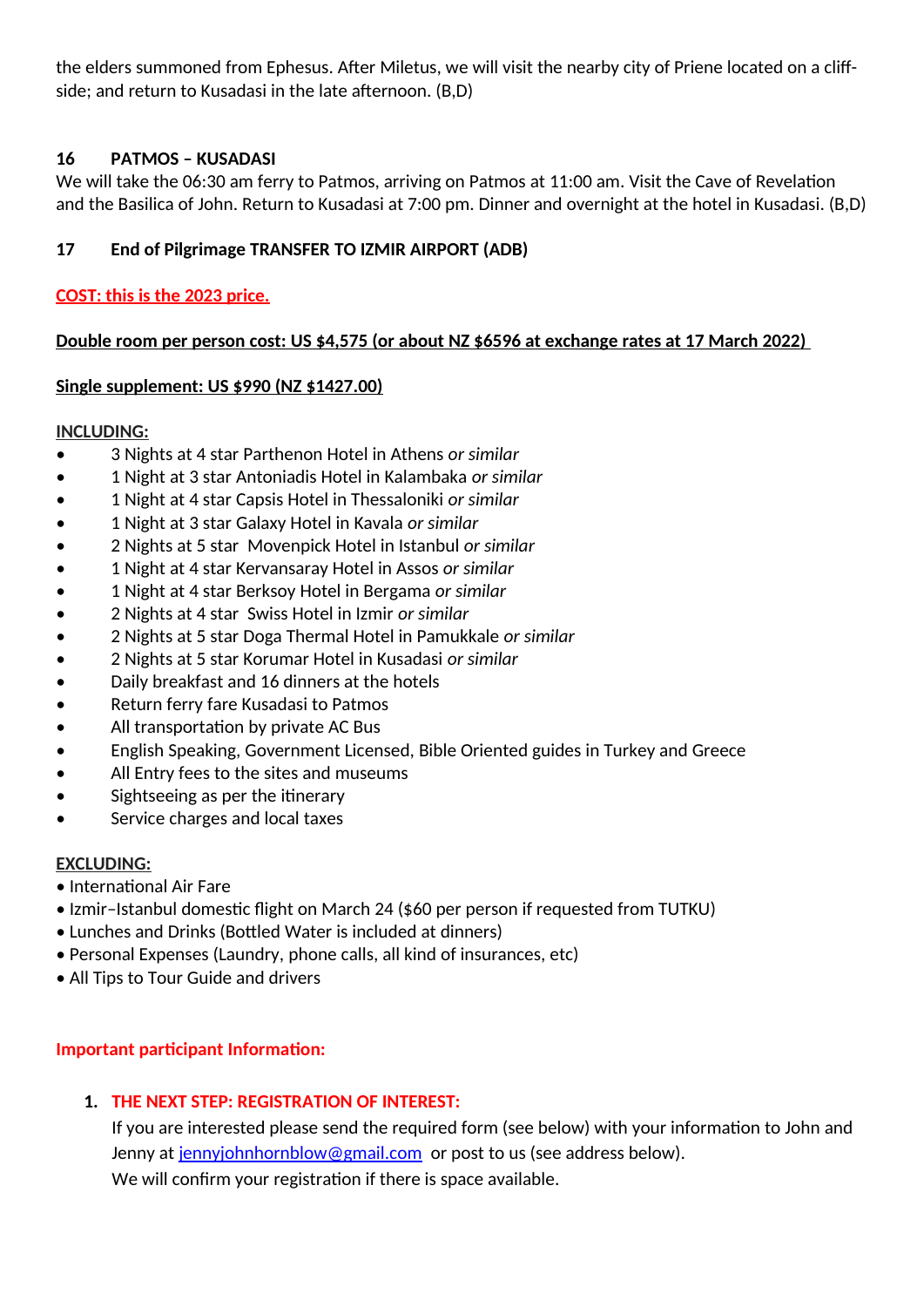#### **2. PAYMENT PROCEDURE :**

When confirmed, you pay the deposit of \$US 200 per person by July 7 2022 Full Payment: by December 7 2022 For payment, click and fill in the secure form at the Tutku website (Visa or Mastercard only)

[https://secure.tutkutours.com](https://secure.tutkutours.com/)

 **Cancellation Penalty: Please read very carefully**

- 90–60 days prior to departure: No Penalty
- 59–45 days prior to departure: 25%
- 44–30 days prior to departure: 50%
- 29–15 days prior to departure: 75%
- 14 days or less No refund
- **3. Fitness, health and insurance requirements:**

### *Pilgrims must be able to walk several kilometres a day usually in short stretches and without assistance.*

Note: the paths and roads are sometimes of a lower standard than we are used to. If unsure whether you have the required level of fitness please discuss with the leaders and/or your medical practitioner before registering. Any health conditions that may affect a person's capacity to participate must be discussed in advance and in confidence with the leaders.

- 4. **Insurance:** Participants must have travel insurance. We can provide more detailed information about options. NB: any person who travels against their doctor's advice invalidates their insurance.
- 5. **Travel** is by motor coach with air conditioning and panoramic windows, and on local ferry services.
- 6. **Visa:** People visiting Greece and Turkey on a NZ Passport do not need a visa.

### **PILGRIMAGE LEADERS CONTACT DETAILS:**

John Hornblow and Jenny Boyack 36 Langston Ave Palmerston North, New Zealand 4414 P: 06 3587824 M:021 437566 E: [jennyjohnhornblow@gmail.com](mailto:jennyjohnhornblow@gmail.com) W: [www.pilgrimagenz.nz](http://www.pilgrimagenz.nz/)

### **TOUR AGENT:**

**Tutku Educational Travel** has expertise providing religious tours in *Turkey, Greece, Jordan, Israel, Egypt, Cyprus, Italy & more* [www.tutkutours.com](http://www.tutkutours.com/) [info@tutkutours.com](mailto:info@tutkutours.com) *The company is a Member of the Turkish Travel Agency Association since 1992 License Number A-2394* **Izmir Turkey**